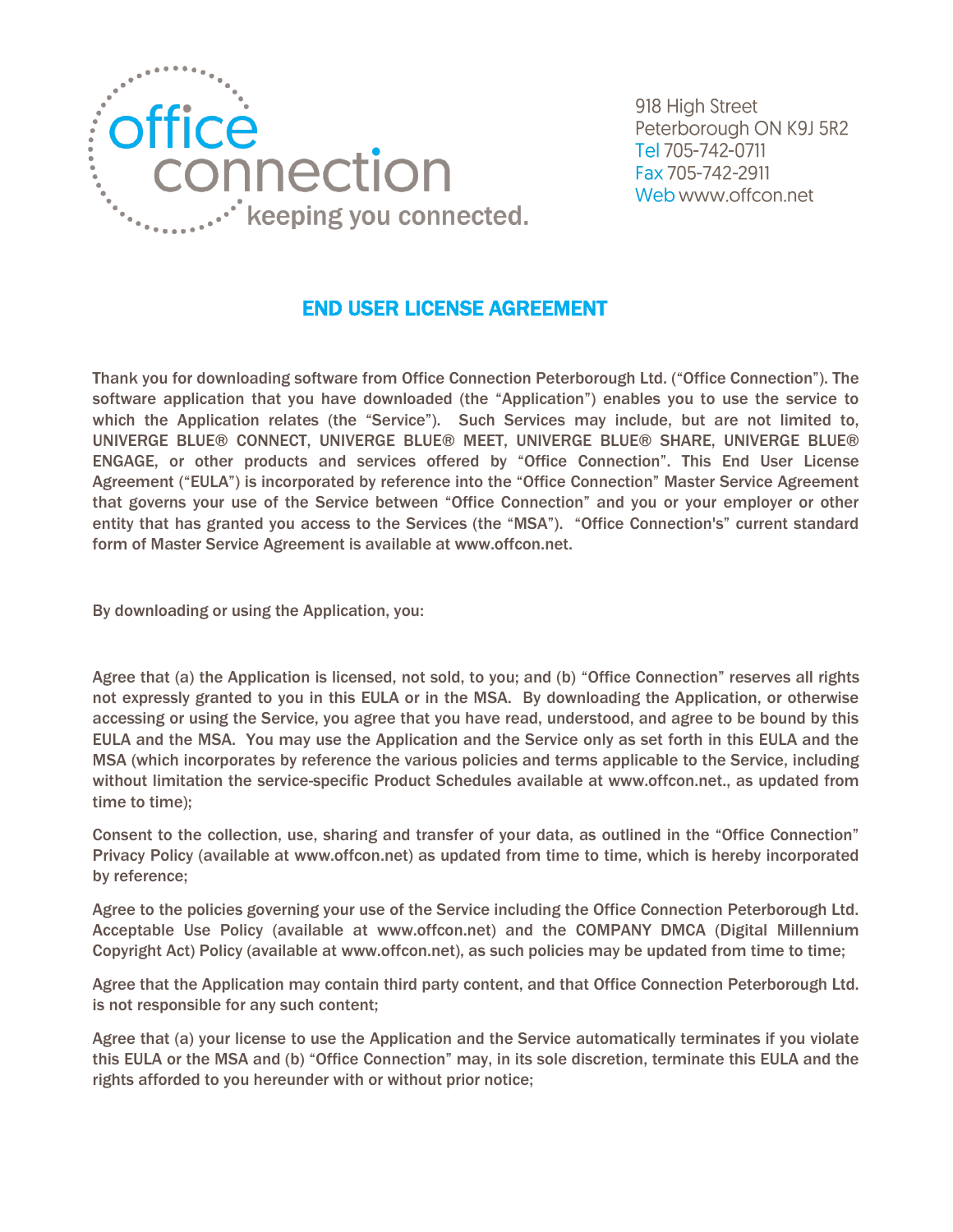

Agree not to (a) reverse engineer, decompile, or otherwise attempt to discover the source code of the Service or any part thereof (including this Application), except and only to the extent that such activity is expressly permitted by applicable law notwithstanding this limitation; (b) attempt to circumvent any license restrictions or limitations set forth herein or in the MSA; (c) create derivative works of the Application; (d) reproduce, publish, distribute, transfer, publicly display, resell, rent, lease, sublicense, loan, or lend the Application or associated documentation, other than pursuant to the terms of a written reseller agreement with "Office Connection"; (e) make the Application available in a service bureau or any similar commercial time-sharing arrangement; (f) transfer, assign, or permit the sharing of license keys or product codes (if applicable) to a third party; (g) make available to any third party any analysis of the results of the operation of the Application, without "Office Connection"'s written consent; or (h) otherwise provide access to the Application to any individual who does not hold a valid user license;

Agree that third party terms and fees may apply to the use and operation of your mobile device in connection with your use of the Application or the Service, such as your carrier's terms of services, and fees for phone service, data access, or messaging capabilities, and that you are solely responsible for payment of any and all such fees; and

Agree to and acknowledge the terms and conditions set forth below.

## LICENSE GRANT

Subject to the restrictions set forth in this EULA and the MSA, "Office Connection" grants you a limited, non-exclusive, non-transferable, non-sublicensable, revocable license to install and use one copy of the Application in object code format, solely for use in connection with the Service.

## WARRANTY DISCLAIMER AND LIMITATION OF LIABILITY

THE APPLICATION AND THE SERVICE ARE PROVIDED ON AN "AS IS" BASIS, WITHOUT WARRANTY OF ANY KIND. TO THE MAXIMUM EXTENT PERMITTED BY APPLICABLE LAW, COMPANY DISCLAIMS ALL WARRANTIES, EXPRESS, IMPLIED, STATUTORY OR OTHERWISE, INCLUDING BUT NOT LIMITED TO IMPLIED WARRANTIES OF FITNESS FOR A PARTICULAR PURPOSE AND MERCHANTABILITY. UNDER NO CIRCUMSTANCES WILL COMPANY BE LIABLE FOR ANY CONSEQUENTIAL, SPECIAL, INDIRECT, INCIDENTAL OR PUNITIVE DAMAGES WHATSOEVER ARISING OUT OF THE USE OR INABILITY TO USE THE APPLICATION OR THE SERVICE, EVEN IF COMPANY HAS BEEN ADVISED OF THE POSSIBILITY OF SUCH DAMAGES. IN NO EVENT WILL COMPANY'S AGGREGATE LIABILITY FOR DAMAGES ARISING OUT OF THIS EULA EXCEED THE AMOUNTS PAID BY YOU FOR THE APPLICATION. SOME JURISDICTIONS DO NOT ALLOW LIMITATIONS ON IMPLIED WARRANTIES OR THE EXCLUSION OR LIMITATION OF LIABILITY FOR CONSEQUENTIAL OR INCIDENTAL DAMAGES, SO THE ABOVE LIMITATIONS MAY NOT APPLY TO YOU.

## GOVERNING LAW AND VENUE

This EULA will be governed by and construed in accordance with the laws of the State of California without regard to its conflicts of laws or its principles. Any claim or suit arising out of or relating to this